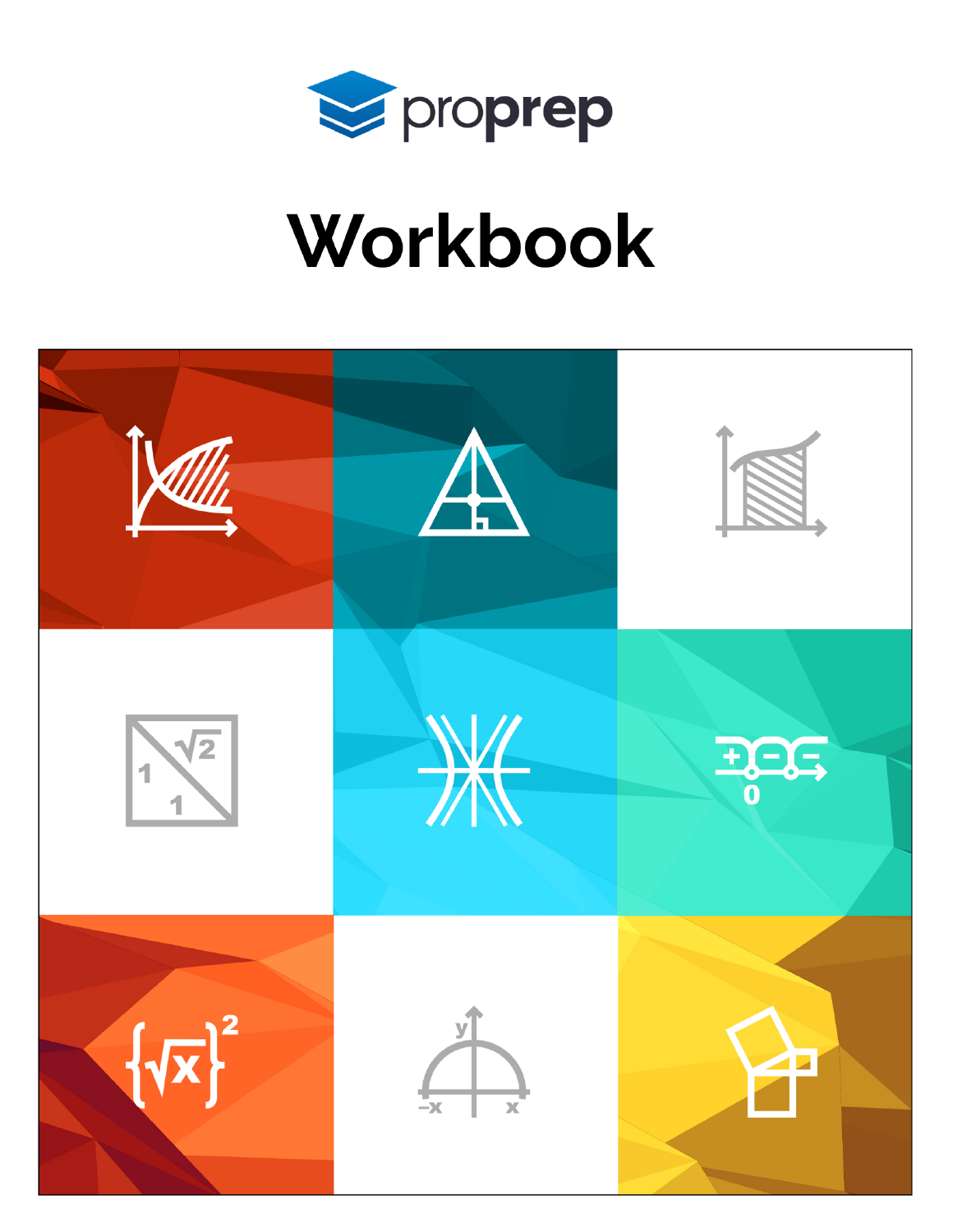## Table of Contents



For more information and all the solutions, please go to **[www.proprep.uk.](http://www.proprep.uk/) For any questions please contact us at +44-161-850-4375 or [info@proprep.com.](mailto:info@proprep.com)** 

© All rights in this workbook reserved to proprep™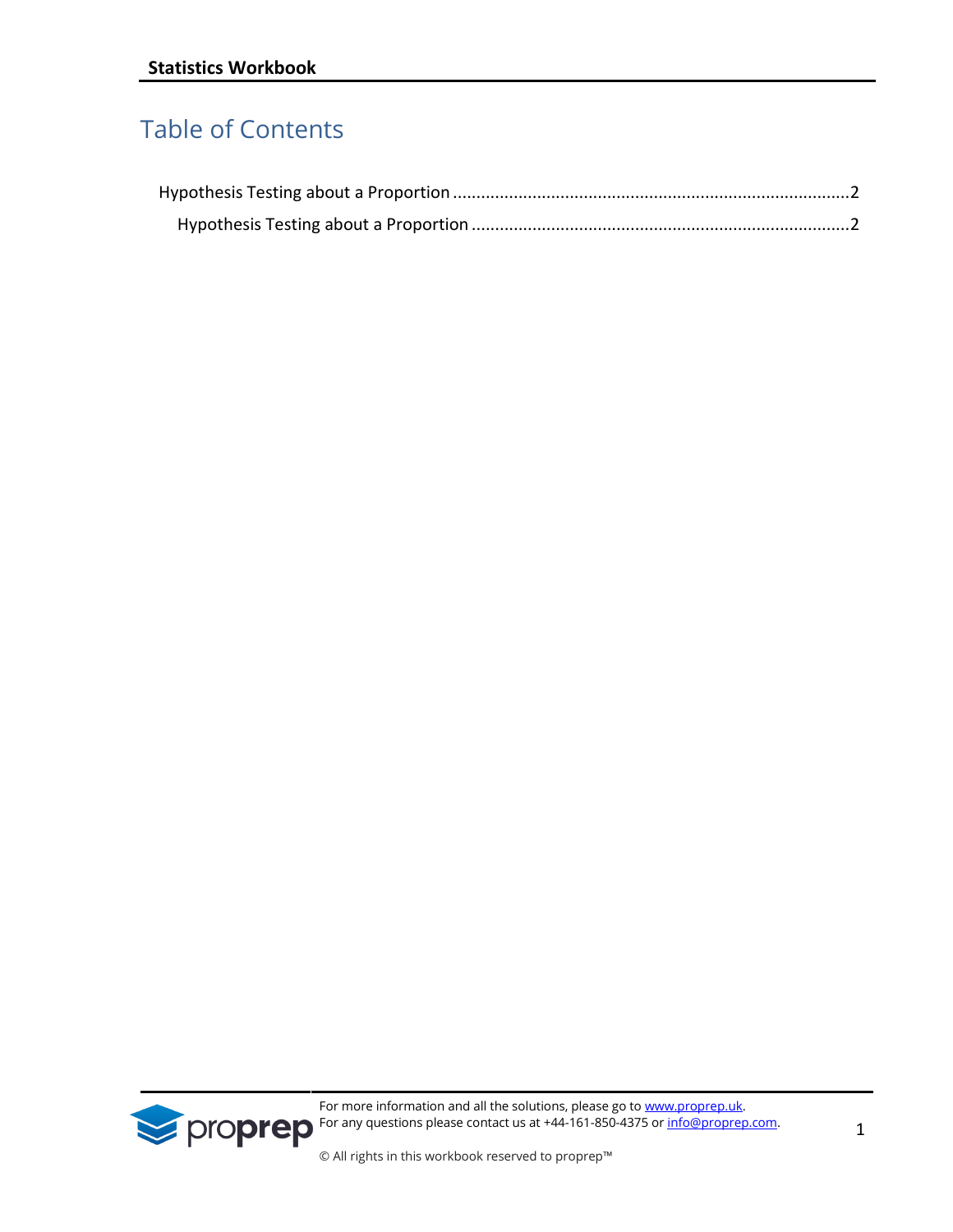# <span id="page-2-0"></span>**Hypothesis Testing about a Proportion**

### <span id="page-2-1"></span>**Hypothesis Testing about a Proportion**

#### **Questions**

- **1)** A certain college is known to have a 25% acceptance rate. This year, 22 of 120 candidates were accepted. At a 5% level of significance, test whether the college has become more selective.
- **2)** In a random sample of 300 voters, 171 opposed a given bill. Would you say that a majority of voters opposes the bill? Test at a 10% level of significance and assume that the conditions for inference are met.
- **3)** A coin is tossed 50 times, and tails is obtained 28 times. At a 5% level of significance, is the coin balanced?
- **4)** A cafeteria at a certain college estimates the percentage of students buying coffee at the cafeteria at 20%. A survey is conducted of 200 students, 33 of whom buy coffee at the cafeteria. The purpose of the survey is to test the reliability of the cafeteria's estimate. What conclusion would you draw at a 5% level of significance?
- **5)** A Congress member wants to pass a bill. He samples 300 voters in order to test whether a majority of voters supports the bill. 276 voters in the sample support the bill. What is your conclusion at a 5% level of significance?
- **6)** The Department of Health published a statement that 10% of Americans suffer from asthma. A study seeks to check whether asthma rates are worse in Chicago because of air pollution. A random sample of 260 Chicago residents is taken.
	- a. List the study hypotheses and devise a test for them at a 5% level of significance.
	- b. What is the probability of a Type I error? Explain what this means.
	- c. What is the power of the test in Question a, assuming that the actual asthma rate in Chicago is 16%?